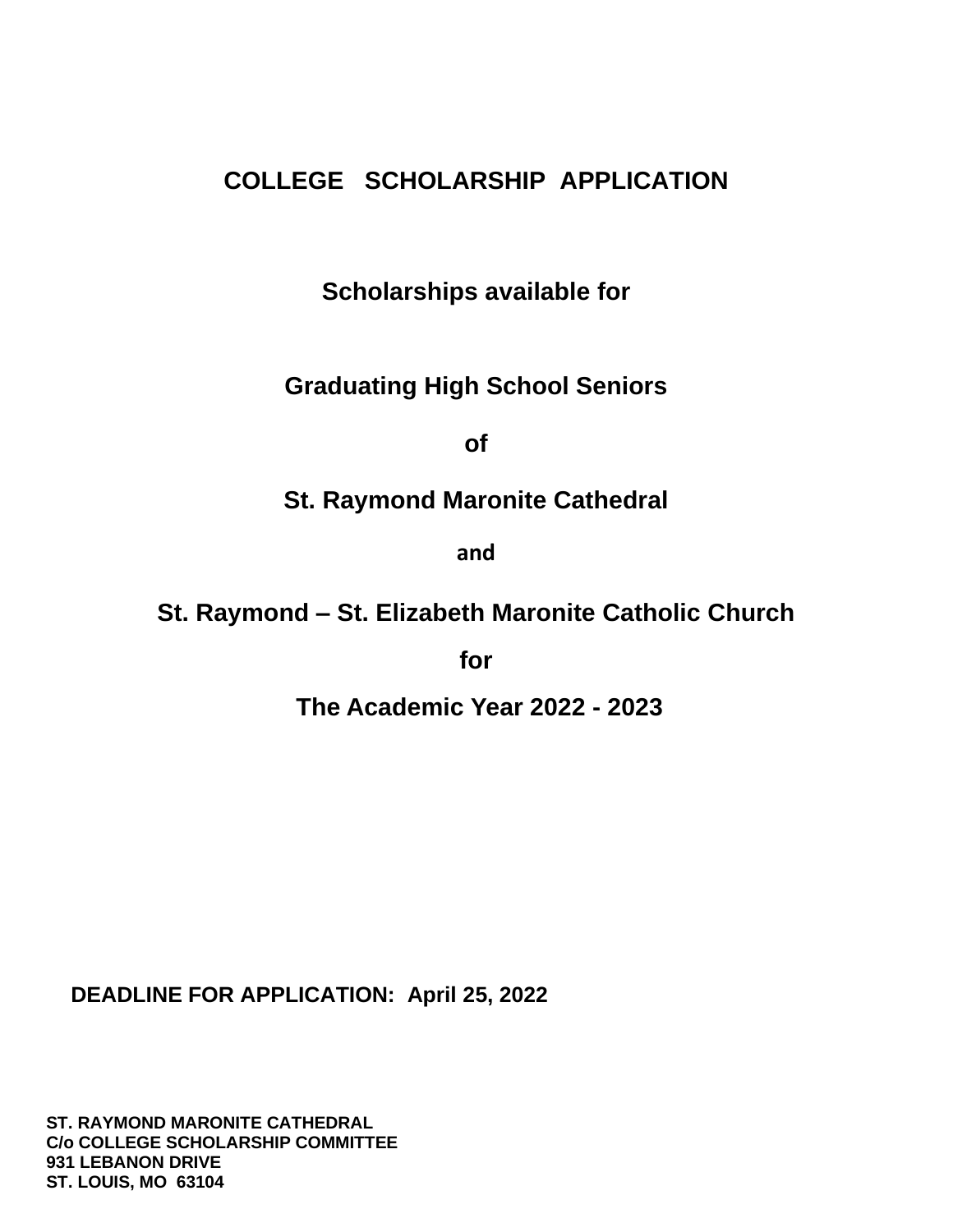#### **ST. RAYMOND MARONITE CATHEDRAL COLLEGE SCHOLARSHIP FOR HIGH SCHOOL SENIORS ONLY.**

Any High School senior who is an active member of St. Raymond Cathedral parish and St. Raymond - St. Elizabeth Maronite Catholic Church may file an application.

This application must be filed with the St. Raymond Maronite Cathedral College Scholarship Committee.

The final date for filing completed applications is **April 25, 2022.**

#### **Applications will not be accepted after the April 25, 2022 deadline.**

Scholarship, leadership, and parish involvement are the criteria by which applicants will be judged.

Financial need is **not** a factor in the selection of scholarship winners.

A **B** average is the **minimum** requirement based on a **3.0** out of **4.0** or **4.0** out of **5.0** grade point average (GPA) for the 10th and 11th grade, and 1st semester of the 12th grade.

All scholarships are in the form of certificates of award issued by the College Scholarship Committee, conditioned upon the enrollment of the student in an undergraduate baccalaureate program of an accredited college or university. Upon receipt of "Verification of Enrollment" form, from proper school officials, a Scholarship Fund check for the award will be made out to the college or university and forwarded to the student.

All applications become the property of the St. Raymond Maronite Cathedral. \_\_\_\_\_\_\_\_\_\_\_\_\_\_\_\_\_\_\_\_\_\_\_\_\_\_\_\_\_\_\_\_\_\_\_\_\_\_\_\_\_\_\_\_\_\_\_\_\_\_\_\_\_\_\_\_\_\_\_\_\_\_\_\_\_\_\_\_\_\_\_\_\_\_\_\_\_\_\_\_\_\_\_\_\_\_\_\_\_\_\_\_\_\_

## **GENERAL INSTRUCTIONS**

- **1.** An official copy of your high school transcript of grades from your senior year first semester and your sophomore and junior year grades must be included with the application.
- **2.** A copy of your College Entrance Exam Board scores (ACT/SAT) if not included on your transcript.
- **3.** A statement from your pastor indicating student eligibility.
- **4. Two** letters of recommendation are required: a minimum of **1** from high school teachers, administrators, or counselors; and **1** from a person of your choice.
- **5.** Your completed application along with the above required supporting documents must be postmarked **no later than April 25, 2022.**